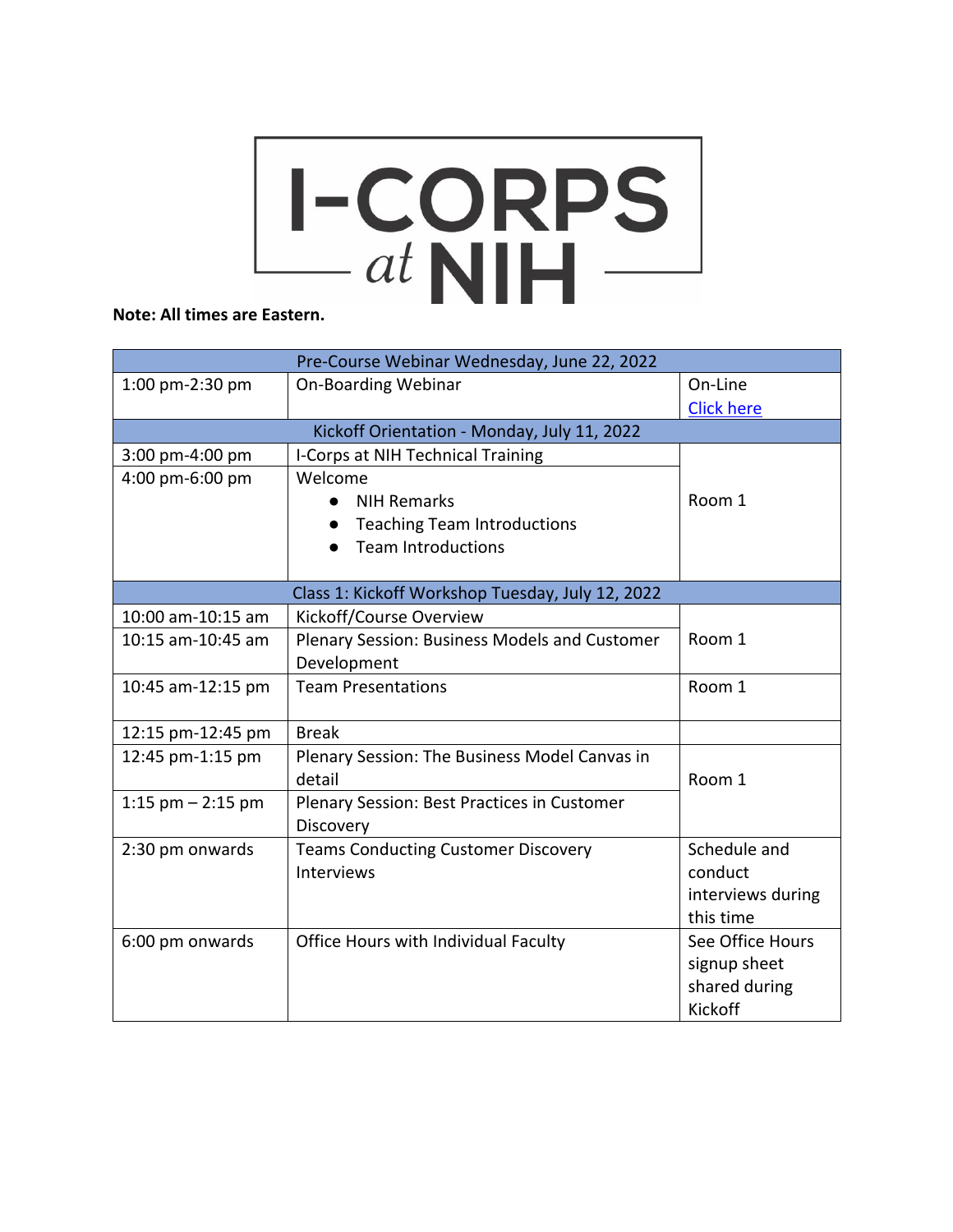| Class 2: Kickoff Workshop-Wednesday, July 13, 2022 |                                                                                            |                                                              |
|----------------------------------------------------|--------------------------------------------------------------------------------------------|--------------------------------------------------------------|
| 10:00 am-10:15 am                                  | <b>Class Q&amp;A Customer Development</b>                                                  |                                                              |
| $10:15$ am- $11:00$ am                             | Plenary Presentations (1 from each domain)                                                 | Room 1                                                       |
| 11:00 am-1:00 pm                                   | <b>Domain Presentations</b>                                                                | Room 1                                                       |
| 1:00 pm-1:30 pm                                    | <b>Break</b>                                                                               |                                                              |
| 1:30 pm-2:30 pm                                    | Plenary Session: Value Propositions and<br><b>Customer Segments - Problem Solution Fit</b> | Room 1                                                       |
| 2:30 onwards                                       | <b>Teams Conducting Customer Discovery</b><br><b>Interviews</b>                            | Schedule and<br>conduct<br>interviews during<br>this time    |
| 6:00 pm onwards                                    | <b>Office Hours</b>                                                                        | See Office Hours<br>signup sheet<br>shared during<br>Kickoff |

| Class 3: Kickoff Workshop - Thursday, July 14, 2022 |                                            |        |
|-----------------------------------------------------|--------------------------------------------|--------|
|                                                     |                                            |        |
| 10:00 am-10:15 am                                   | Class Q&A Problem Solution Fit             | Room 1 |
| 10:15 am-11:00 am                                   | Plenary Presentations (1 from each domain) |        |
| 11:00 am-1:00 pm                                    | <b>Domain Presentations</b>                |        |
| 1:00 pm-1:30 pm                                     | <b>Break</b>                               | Room 1 |
| 1:30 pm-2:30 pm                                     | Domain Session: Workflows                  |        |
| 2:30-3:00                                           | NIH Remarks and adjourn                    | Room 1 |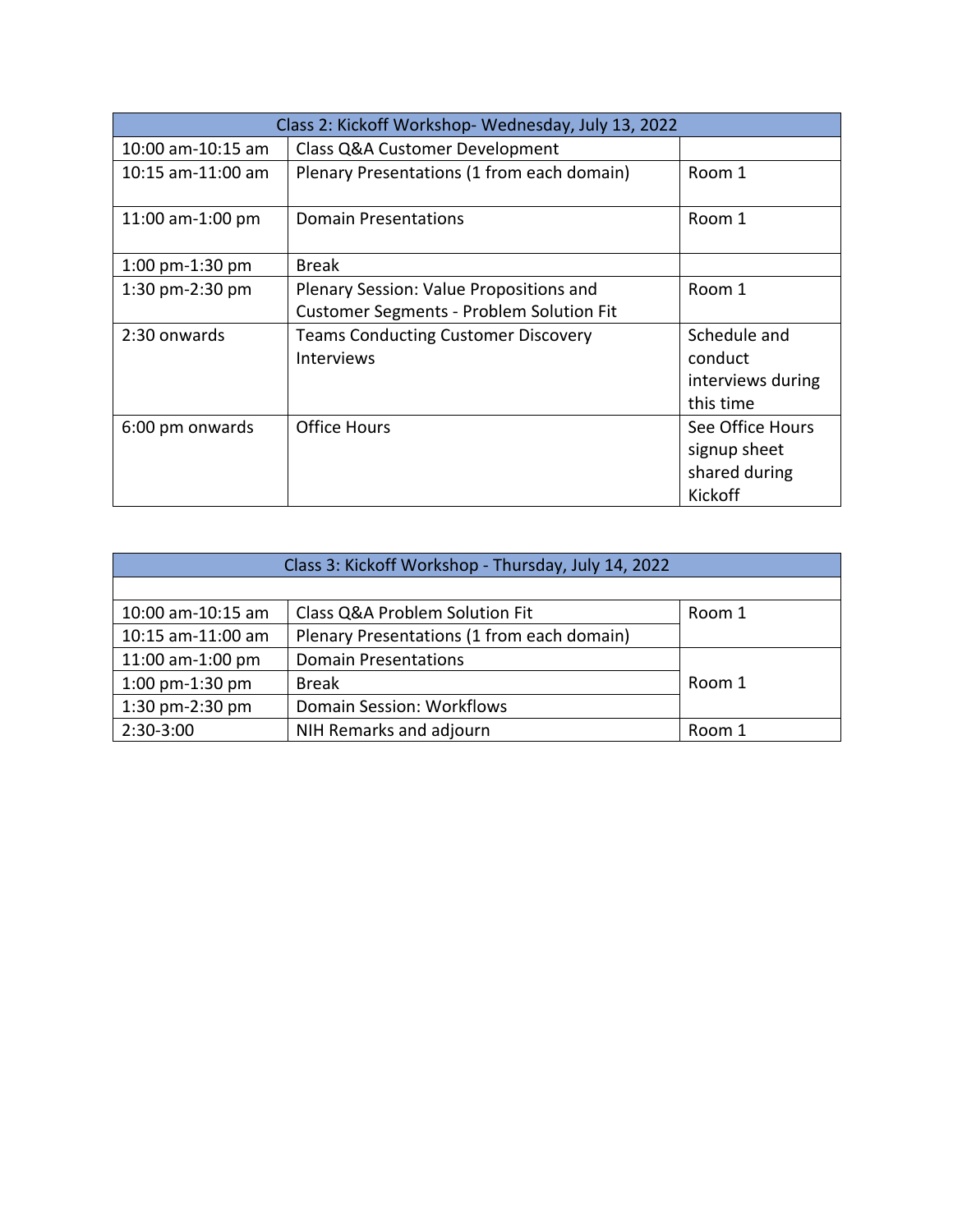| <b>ALL TIMES ARE EASTERN</b>       |                                                 |        |  |
|------------------------------------|-------------------------------------------------|--------|--|
| Class 4: Wednesday, July 20, 2022  |                                                 |        |  |
| 1:00 pm-1:10 pm                    | Plenary Q & A about Work Flows                  |        |  |
| 1:10 pm-1:55 pm                    | <b>Plenary Presentations</b>                    |        |  |
|                                    | Presentations from 1 team from each domain      | Room 1 |  |
|                                    | (therapeutics, diagnostics, devices), 8 minutes |        |  |
|                                    | each and 4 minutes for instructor feedback      |        |  |
| 2:00 pm-3:30 pm                    | <b>Domain Presentations</b>                     |        |  |
|                                    | Remaining teams present in breakout sessions, 8 | Room 1 |  |
|                                    | minutes each and 4 minutes for instructor       |        |  |
|                                    | feedback                                        |        |  |
| 3:30 pm-4:30 pm                    | <b>Domain Discussion: Ecosystems</b>            |        |  |
|                                    | Class 5: Wednesday, July 27, 2022               |        |  |
| 1:00 $pm-1:10$ pm                  | Plenary Q & A about Ecosystems                  |        |  |
| 1:10 pm-1:55 pm                    | <b>Plenary Presentations</b>                    |        |  |
|                                    | Presentations from 1 team from each domain      | Room 1 |  |
|                                    | (therapeutics, diagnostics, devices), 8 minutes |        |  |
|                                    | each and 4 minutes for instructor feedback      |        |  |
| 2:00 pm-3:30 pm                    | <b>Domain Presentations</b>                     |        |  |
|                                    | Remaining teams present in breakout sessions, 8 | Room 1 |  |
|                                    | minutes each and 4 minutes for instructor       |        |  |
|                                    | feedback                                        |        |  |
| 3:30 pm-4:30 pm                    | Domain Discussion: Revenue Streams, Channels    |        |  |
|                                    | and Customer Relationships - Revenue Strategy   |        |  |
| Class 6: Wednesday, August 3, 2022 |                                                 |        |  |
| 1:00 pm-1:10 pm                    | Plenary Q & A about Revenue Streams, Channels   |        |  |
|                                    | and Customer Relationships - Revenue Strategy   |        |  |
| 1:10 pm-1:55 pm                    | <b>Plenary Presentations</b>                    | Room 1 |  |
|                                    | Presentations from 1 team from each domain      |        |  |
|                                    | (therapeutics, diagnostics, devices), 8 minutes |        |  |
|                                    | each and 4 minutes for instructor feedback      |        |  |
| 2:00 pm-3:30 pm                    | <b>Domain Presentations</b>                     |        |  |
|                                    | Remaining teams present in breakout sessions, 8 | Room 1 |  |
|                                    | minutes each and 4 minutes for instructor       |        |  |
|                                    | feedback                                        |        |  |
| 3:30 pm-4:30 pm                    | Domain Discussion: Revenue Streams, Channels    |        |  |
|                                    | and Customer Relationships - Get, Keep, Grow    |        |  |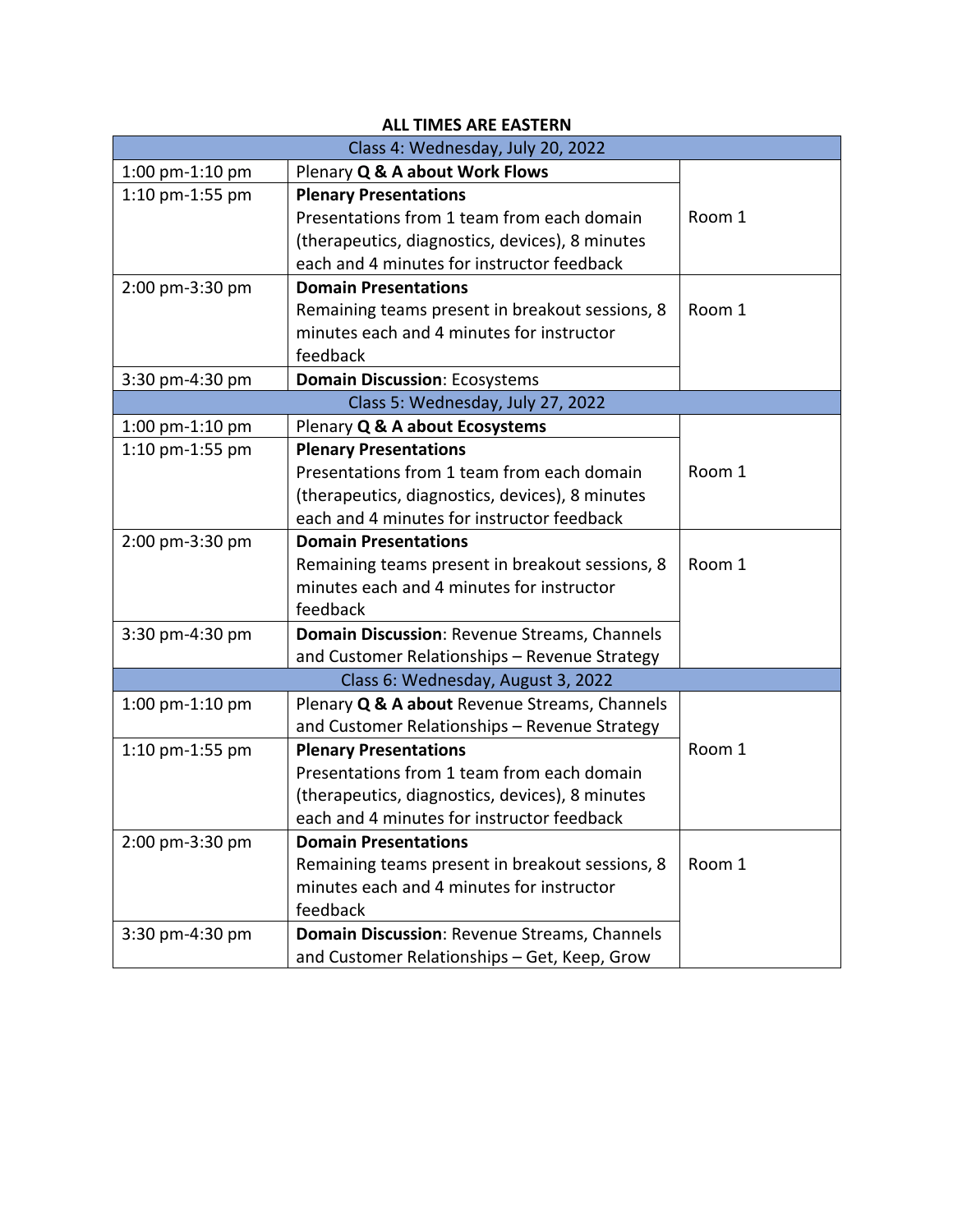| Class 7: Wednesday, August 10, 2022 |                                                  |        |
|-------------------------------------|--------------------------------------------------|--------|
| 1:00 pm-1:10 pm                     | Plenary Q & A about Revenue Streams, Channels    |        |
|                                     | and Customer Relationships - Get, Keep, Grow     |        |
| 1:10 pm-1:55 pm                     | <b>Plenary Presentations</b>                     | Room 1 |
|                                     | Presentations from 1 team from each domain       |        |
|                                     | (therapeutics, diagnostics, devices), 8 minutes  |        |
|                                     | each and 4 minutes for instructor feedback       |        |
| 2:00 pm-3:30 pm                     | <b>Domain Presentations</b>                      |        |
|                                     | Remaining teams present in breakout sessions, 8  | Room 1 |
|                                     | minutes each and 4 minutes for instructor        |        |
|                                     | feedback                                         |        |
| 3:30 pm-4:30 pm                     | Domain Discussion: Key Activities, Partners,     |        |
|                                     | Costs, and Resources                             |        |
|                                     | Class 8: Wednesday, August 17, 2022              |        |
| 1:00 $pm-1:10$ pm                   | Q & A about Key Activities, Partners, Costs, and |        |
|                                     | Resources (Part 1)                               |        |
| 1:10 pm-1:55 pm                     | <b>Plenary Presentations</b>                     | Room 1 |
|                                     | Presentations from 1 team from each domain       |        |
|                                     | (therapeutics, diagnostics, devices), 8 minutes  |        |
|                                     | each and 4 minutes for instructor feedback       |        |
| 2:00 pm-3:30 pm                     | <b>Domain Presentations</b>                      |        |
|                                     | Remaining teams present in breakout sessions, 8  | Room 1 |
|                                     | minutes each and 4 minutes for instructor        |        |
|                                     | feedback                                         |        |
| 3:30 pm-4:30 pm                     | Domain Discussion: Key Activities, Partners,     |        |
|                                     | Costs, and Resources                             |        |
|                                     | Class 9: Wednesday, August 24, 2022              |        |
| 1:00 $pm-1:10$ pm                   | Plenary Q & A about Key Activities, Partners,    |        |
|                                     | Costs, and Resources (Part 2)                    |        |
| 1:10 pm-1:55 pm                     | <b>Plenary Presentations</b>                     | Room 1 |
|                                     | Presentations from 1 team from each domain       |        |
|                                     | (therapeutics, diagnostics, devices), 8 minutes  |        |
|                                     | each and 4 minutes for instructor feedback       |        |
| 2:00 pm-3:30 pm                     | <b>Domain Presentations</b>                      |        |
|                                     | Remaining teams present in breakout sessions, 8  | Room 1 |
|                                     | minutes each and 4 minutes for instructor        |        |
|                                     | feedback                                         |        |
| 3:30 pm-4:30 pm                     | Domain Discussion: Key Activities, Partners,     |        |
|                                     | Costs, and Resources                             |        |